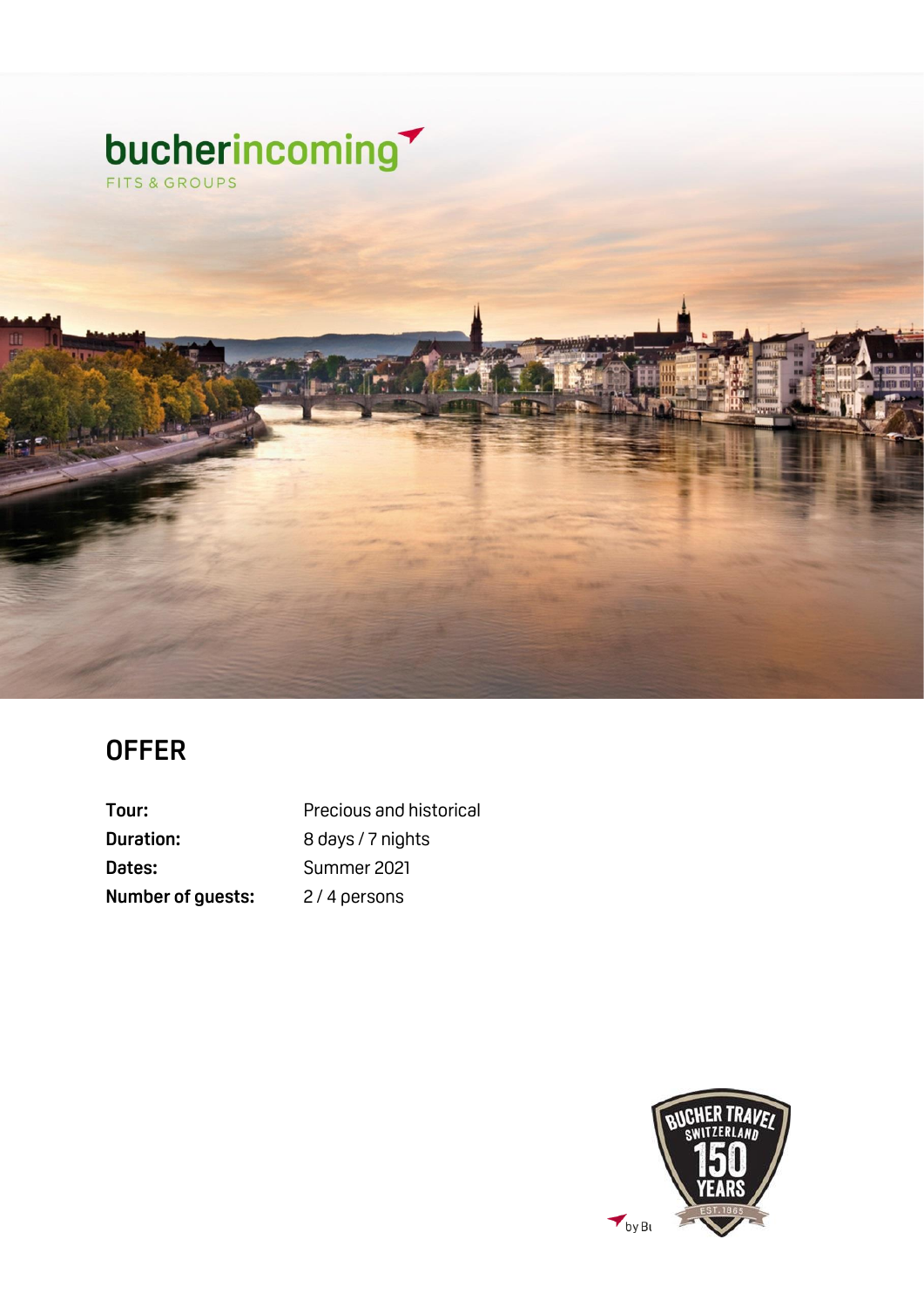**FITS & GROUPS** 

#### **Accommodation – 5\* Hotels**

#### **Day 1 – 3 – Geneva – Hotel Beau Rivage**

Deluxe double room with lake and mountain view [www.beau-rivage.ch](http://www.beau-rivage.ch/)

#### **Day 3 – 5 – Basel – Hotel Les Trois Rois**

Deluxe double room with river view [www.lestroisrois.com](http://www.lestroisrois.com/)

#### **Day 5 – 8 – Zurich – Hotel Baur au Lac**

Deluxe double room [www.bauraulac.ch](http://www.bauraulac.ch/)

#### **Accommodation – 4\* Hotels**

#### **Day 1 – 3 – Geneva – Hotel Bristol**

Superior double room [www.bristol.ch](http://www.bristol.ch/)

#### **Day 3 – 5 – Basel – Hotel Spalentor**

Deluxe double room [www.hotelspalentor.ch](http://www.hotelspalentor.ch/)

#### **Day 5 – 8 – Zurich – Hotel Ambassador a L'Opera**

Standard double room [www.ambassadorhotel.ch](http://www.ambassadorhotel.ch/)

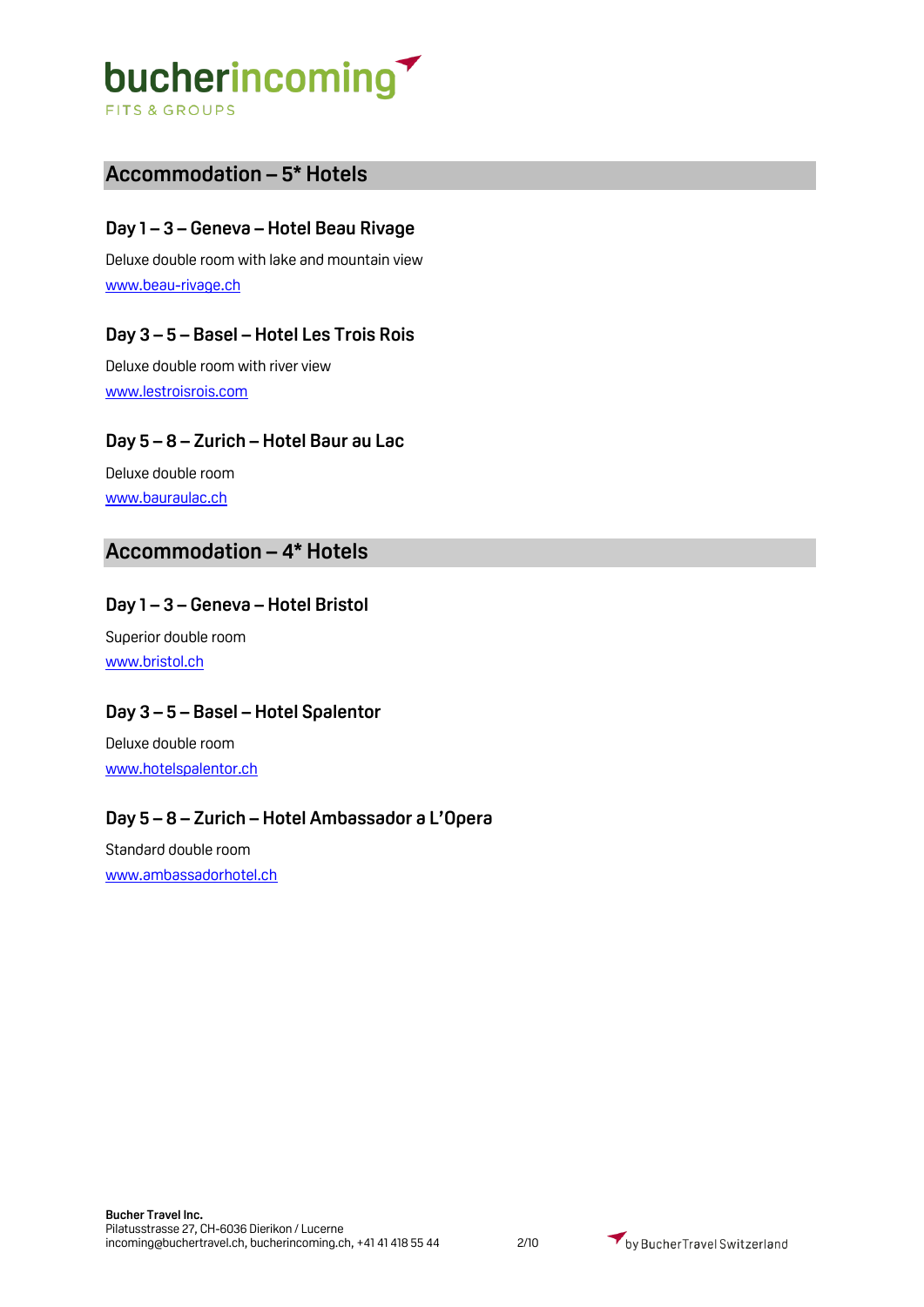**FITS & GROUPS** 

#### **Program**

#### **Day 1**

- Arrival in Switzerland, flight TBA
- Private transfer from Geneva airport to Geneva hotel

#### Note:

• Private transfer from Geneva airport to hotel approx. 15 minutes

The territory of the "Republic & Canton of Geneva" comprises only 110 square miles. Yet, thanks to its central location it is and has always been a crossroad of Europe, a great international centre housing the UNO, the International Red Cross, the International Labour Office and many, many more. Among Geneva's main attractions is its beautiful Old town, where it is so pleasant to stroll or linger in a sidewalk Cafe, soaking up the past, fascinated by the charm of its narrow, winding, historic streets. Art Lovers can just meander at leisure through its scores of stunning art galleries and Antique Hunters will be overwhelmed by the authentic treasures of its shops. Geneva, proud of its glorious past, cherishes the relics of its ancient heritage and offers you a change of taking an exciting promenade through 2000 years of history.







#### Geneva with jet d'eau Geneva opera house UNO

#### **Day 2**

Private sightseeing tour of Geneva

- Private driver for half day
- Private guide for half day
- Entrance fee to UN-building
- Private guided tour and entrance fee to Patek Philippe museum

#### Note:

- UN-building is closed on Sundays please bring your passport for security check
- Patek Philippe museum is closed on Mondays

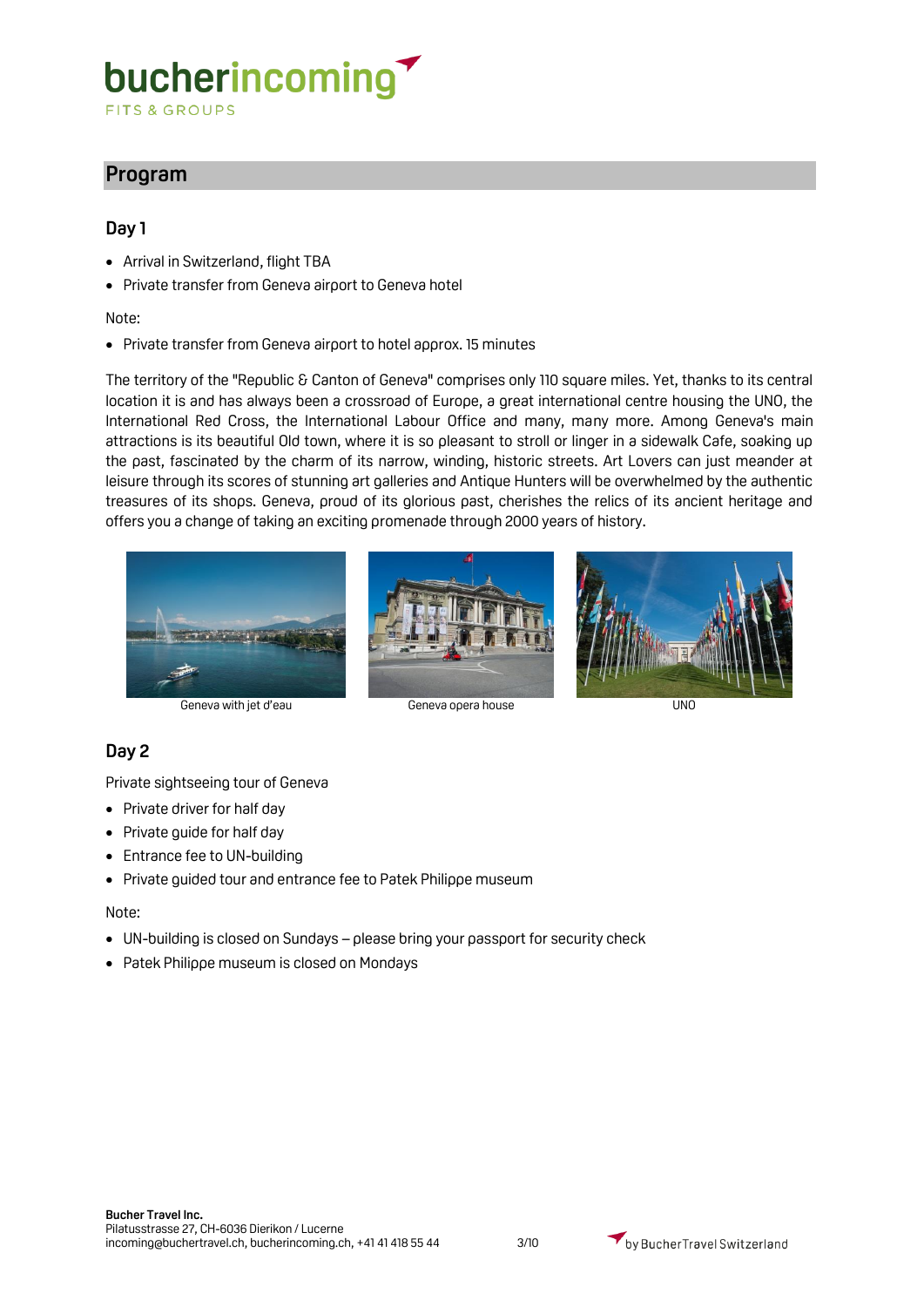**FITS & GROUPS** 

#### **Day 3**

Travel from Geneva to Basel via Berne

- Private driver for full day from Geneva to Basel via Berne
- Private guide for walking tour of Berne, 2 hours

Note:

- Private transfer from Geneva to Berne approx. 2 hours
- Private transfer from Berne to Basel approx. 1 ¼ hours
- Driver will be at your disposal for full day so you can enjoy time at leisure in Berne after the walking tour

Berne is the Capital of Switzerland and seat of the Swiss Federal authorities. Dating back to the 12<sup>th</sup> century, it's still the fine old city of by-gone days. Nothing could spoil its charming appearance, those ancient fountains and towers, the sandstone steps which were worn down by past and present generations of walkers, and the famous 4 miles of the arcaded streets with their beautiful and tempting shops - a paradise for shoppers and browsers. The main sights of the city tour are the Houses of Parliament with the huge terrace, the Federal Mint, the Cathedral in baroque style, the Clock Tower, the Town Hall and last but not least, the Bear Park– the bear is the heraldic animal of the city arms.





Berne Medieval clock tower Berne old town



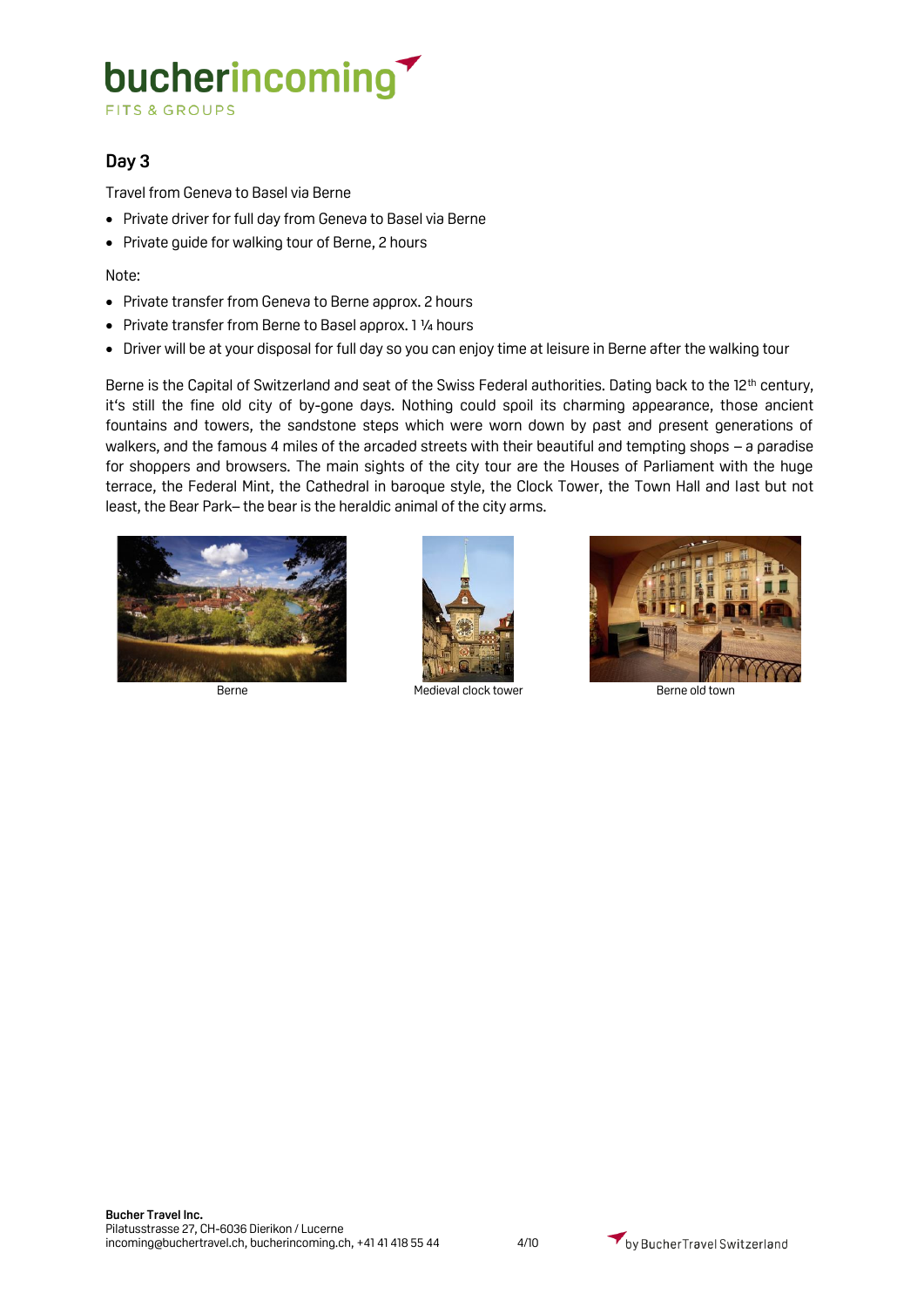**FITS & GROUPS** 

#### **Day 4**

Private sightseeing tour of Basel

- Private driver for full day
- Private guide for full day
- Entrance fee to Beyeler Fondation
- Tickets for roundtrip cruise from Basel Schifflände to Dreiländereck

Note:

Duration of roundtrip cruise from Basel Schifflände to Dreiländereck approx. 1 ¼ hours

Located on both sides of the Rhine, in the three-country-corner of Switzerland, Germany and France, Basel is the third largest city in Switzerland. Not only diverse cultures, but also a multifaceted history, modern art and architecture converge here. Since the Middle Ages, Basel has been an important crossroads of commerce and transportation, mainly due to navigation on the Rhine River. Ferries, roundtrip river cruises and lock gates link Basel's four harbors and sights. Visitors can discover the Old Town, which is dotted with buildings dating from the 15th century. The large market square, for example, is dominated by a townhall built between 1507 and 1513. The Spalentor, one of Switzerland's most beautiful city gates, was erected in the late 14th century. Basel's true landmark, however, is the Minster with its slender spires, built in different architect styles between 1019 and 1500.







Basel Rhine river **Basel old town** Basel Old town Basel Dreiländereck

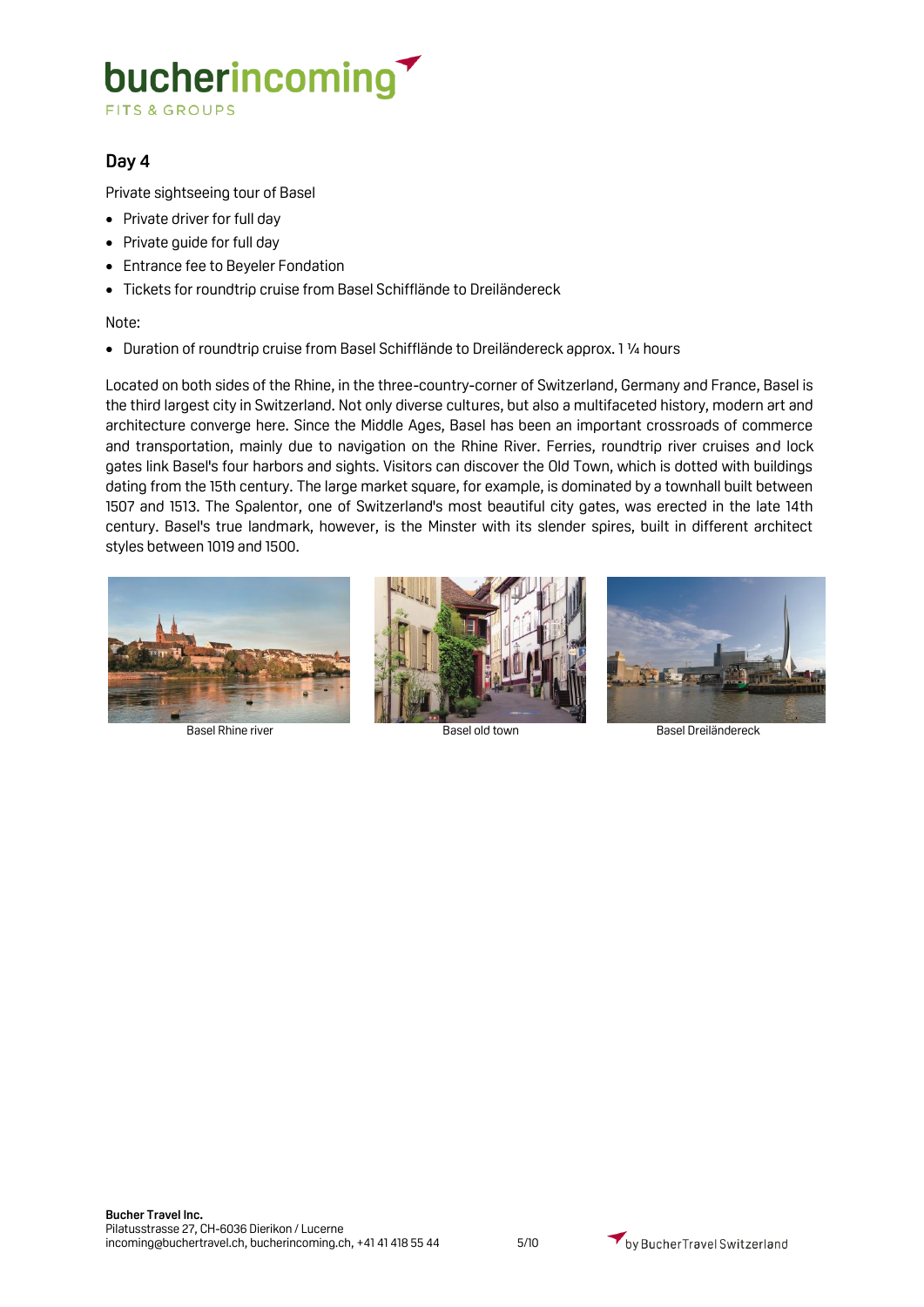FITS & GROUPS

#### **Day 5**

Travel from Basel to Zurich

- Private transfer from Basel to Zurich
- Private guide for walking tour of Zurich, 4 hours
- Entrance fee to Landesmuseum

Note:

- Private transfer from Basel to Zurich approx. 1 hour
- Landesmuseum is closed on Mondays

Zurich is top for leisure and pleasure. Gentle hills, peaceful woods, the unpolluted lakes and rivers, picturesque villages – and all just a stone's throw from the Alps. Zurich is the ideal starting point for all kinds of varied excursions. Enjoy the pretty old town of Zurich, the trendy new Zurich West district and the glorious lake. With opera, ballet, theater premieres, shows, musicals, art exhibitions in over 50 museums and 100 galleries, time never drags in Zurich. The famous Bahnhofstrasse and the Limmatquai are a shopper's paradise. Over 1,700 restaurants and bars serve both traditional Zurich and Swiss dishes as well as exotic specialties. The evenings will leave you spoilt for choice: indoors or outdoors, anything is possible as far as the nightlife in Zurich goes.



Old town with Limmat river **Example 2** Zurich city **CONSUMING THE VEHILG** UEtliberg





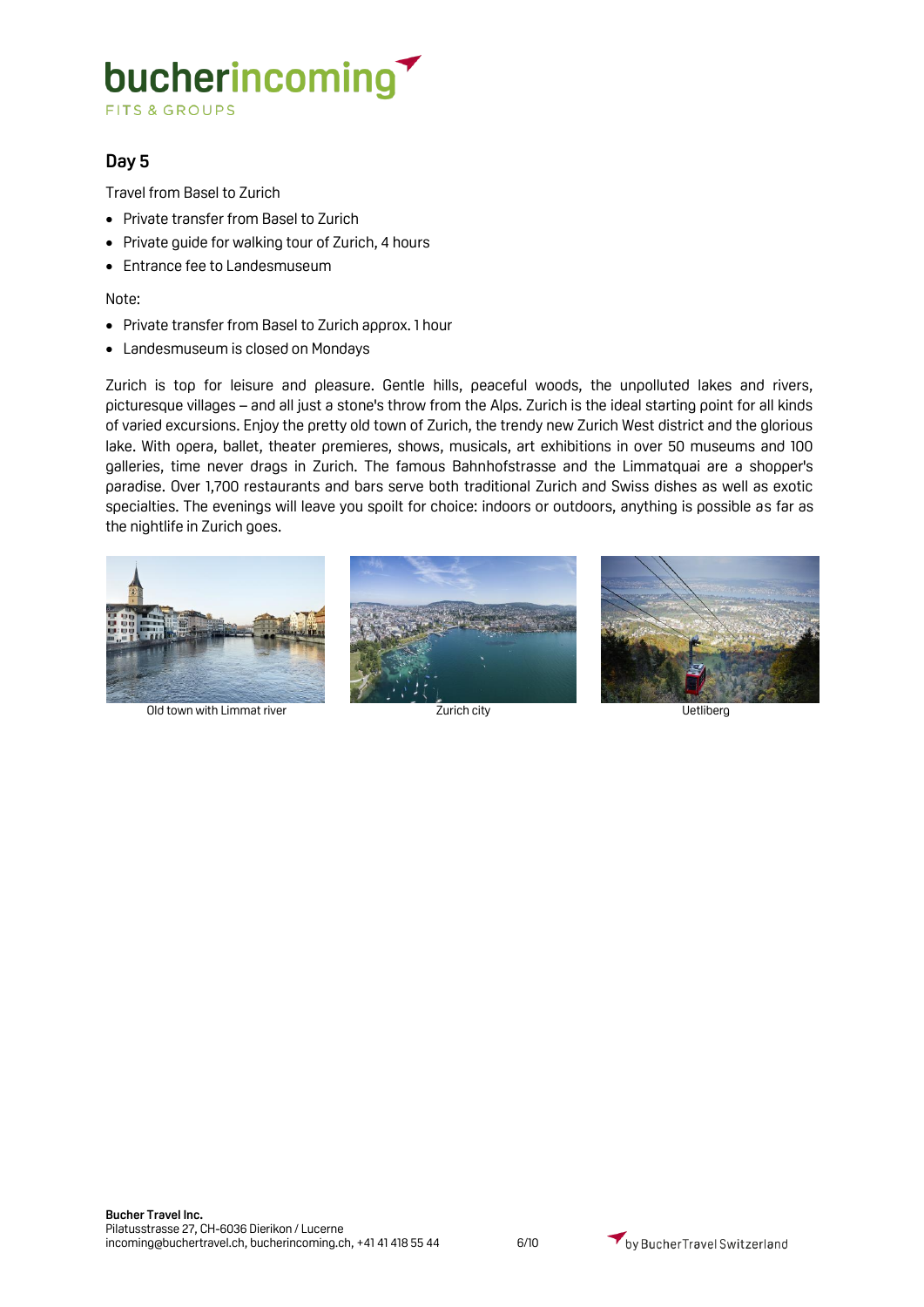**FITS & GROUPS** 

#### **Day 6**

Full day excursion to Lucerne

- Private driver for full day
- Private guide for sightseeing in Lucerne, 6 hours (starting / ending in Lucerne)
- Entrance fee to Rosengart museum

Note:

Private transfer from Zurich to Lucerne approx. 45 minutes

The world-famous, historical city of Lucerne lies in Switzerland in the heart of Europe. Because of its central location right on Lake Lucerne, which is surrounded by grand mountains like Mount Titlis at 3000 meters high or the impressive Mount Pilatus, Lucerne is considered to be the "Switzerland in Switzerland". You will find everything here: the lake, the mountains, the city – a distinctive consonance of nature and work of man, which has been preserved and carefully developed for centuries. What do you want to see while in Lucerne? The Chapel Bridge with its gabled paintings of old battles and the adjacent quaint quarters with little streets ranging and changing from silence to abundant liveliness? The curiosities of the museums, the treasures of the many churches? Take a leisurely walk through a maze of small streets, bridges, promenades and plazas dominated by countless historical towers, fountains and frescoed buildings.





Lucerne Quai Steam boat on Lake Lucerne **Steam boat on Lake Lucerne** Jesuit Church



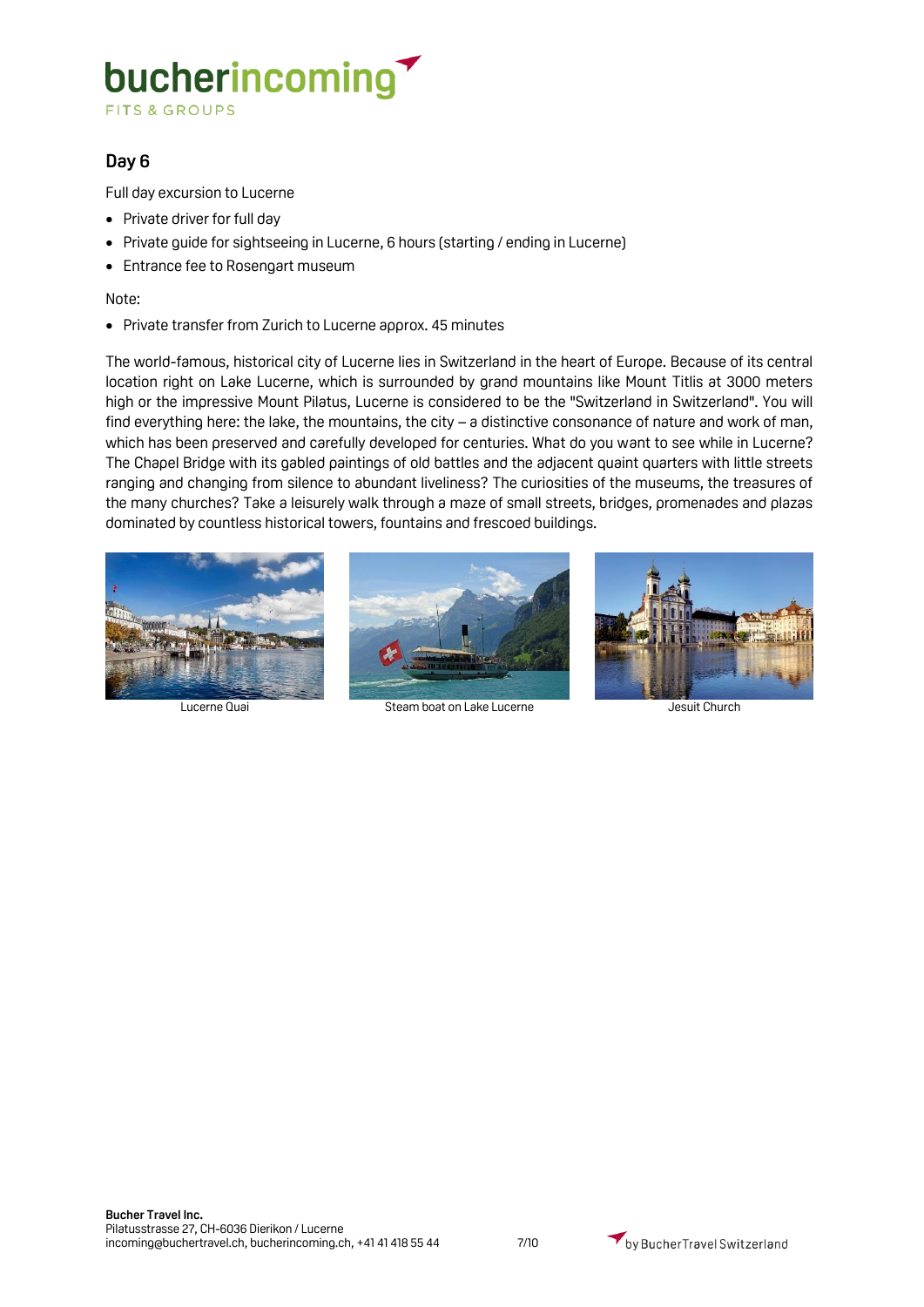FITS & GROUPS

#### **Day 7**

Full day excursion to Schaffhausen and Rhine Falls

- Private driver for full day
- Private guided tour and entrance fee to IWC museum

Note:

IWC museum is closed on Sundays and Mondays

Discover the rare beauty and cultural diversity of this charming town, situated along the Rhine. The lovely oriels, which adorn the town centre, and its delightful countryside, are prominent features, which make Schaffhausen so unique.

Reach Neuhausen for the visit of the Rhine Falls, the largest waterfalls in Europe with its magnificent scenery. At a width of 150 meters and a height of 23 meters, an average 700 cubic meters of water rushes over the cliffs each second. Across the Rhine stands the Castle of Laufen, a medieval structure with wellpreserved walls and towers.



#### **Day 8**

Departure Switzerland, flight TBA

Private transfer from Zurich hotel to Zurich airport

#### Note:

Private transfer from Zurich hotel to Zurich airport approx. 15 – 30 minutes

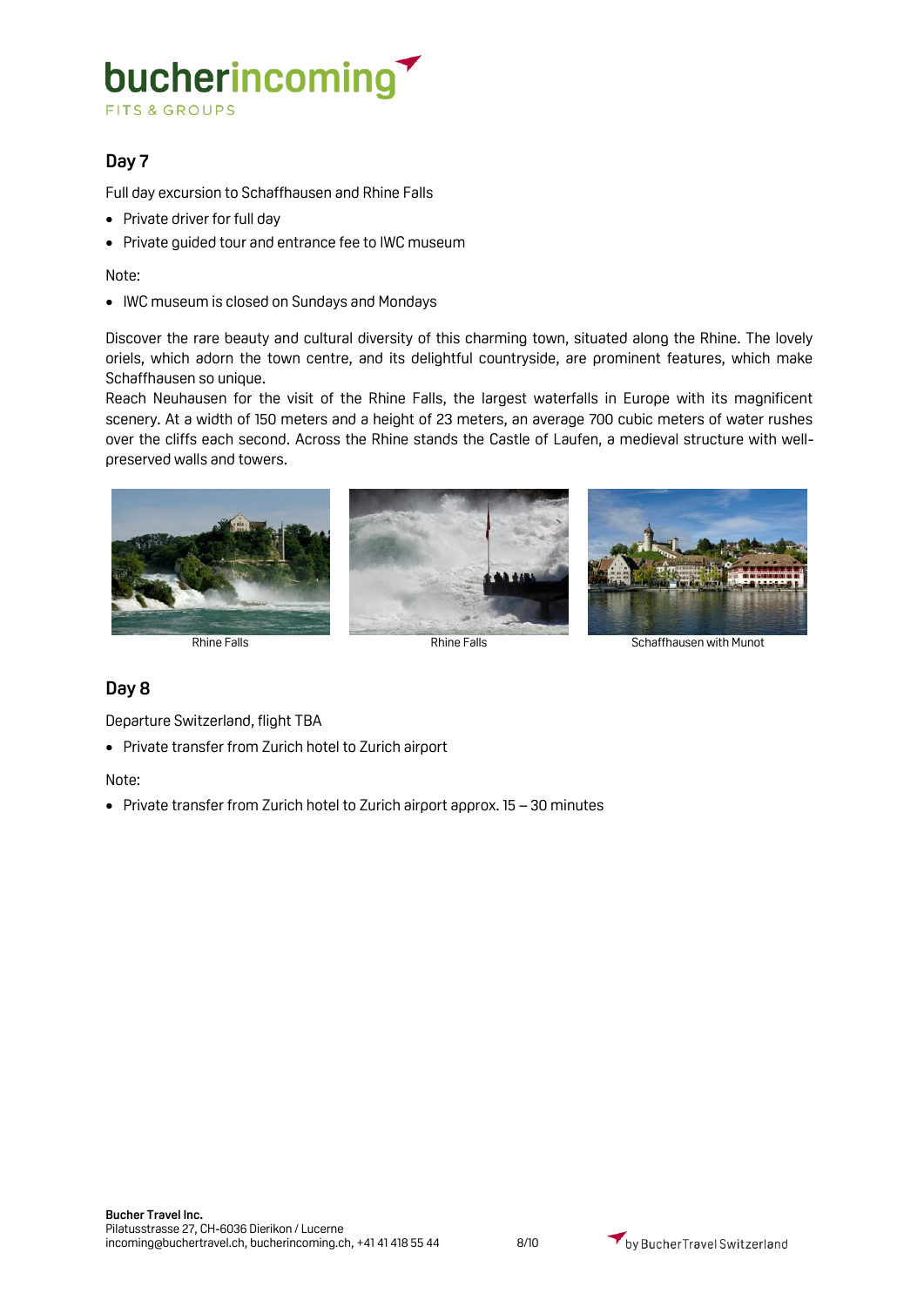**FITS & GROUPS** 

#### **Rates**

#### **Included in our rate:**

- Accommodation as mentioned above including breakfast, service charge & taxes
- Day 1 Private transfer from Geneva airport to Geneva hotel
- Day 2 Private driver for half day
- Day 2 Private guide for half day
- Day 2 Entrance fee to UN-building
- Day 2 Entrance fee to Patek Philippe museum
- Day 3 Private driver for full day
- Day 3 Private guide for sightseeing tour of Berne, 2 hours
- Day 4 Private driver for full day
- Day 4 Private guide for full day
- Day 4 Entrance fee to Beyeler Fondation
- Day 4 Tickets for roundtrip cruise from Basel Schifflände to Dreiländereck
- Day 5 Private transfer from Basel to Zurich
- Day 5 Private guide for walking tour of Zurich, 4 hours
- Day 5 Entrance fee to Landesmuseum
- Day 6 Private driver for full day
- Day 6 Private guide for sightseeing in Lucerne, 6 hours (starting / ending in Lucerne)
- Day 6 Entrance fee to Rosengart museum
- Day 7 Private driver for full day
- Day 7 Entrance fee to IWC museum with private guided tour
- Day 8 Private transfer from Zurich hotel to Zurich airport

#### **Rates:**

#### **For 8 days / 7 nights (5-star hotels)**

CHF 17,120.00 for 2 persons CHF 25,400.00 for 4 persons

#### **For 8 days / 7 nights (4-star hotels)**

CHF 13,840.00 for 2 persons CHF 18,840.00 for 4 persons

#### **Supplements for private transfers and guides:**

CHF 135.00 per waiting hour for private transfers CHF 135.00 night supplement for transfers between 7.00 PM and 7.00 AM CHF 90.00 per extra hours for private guides